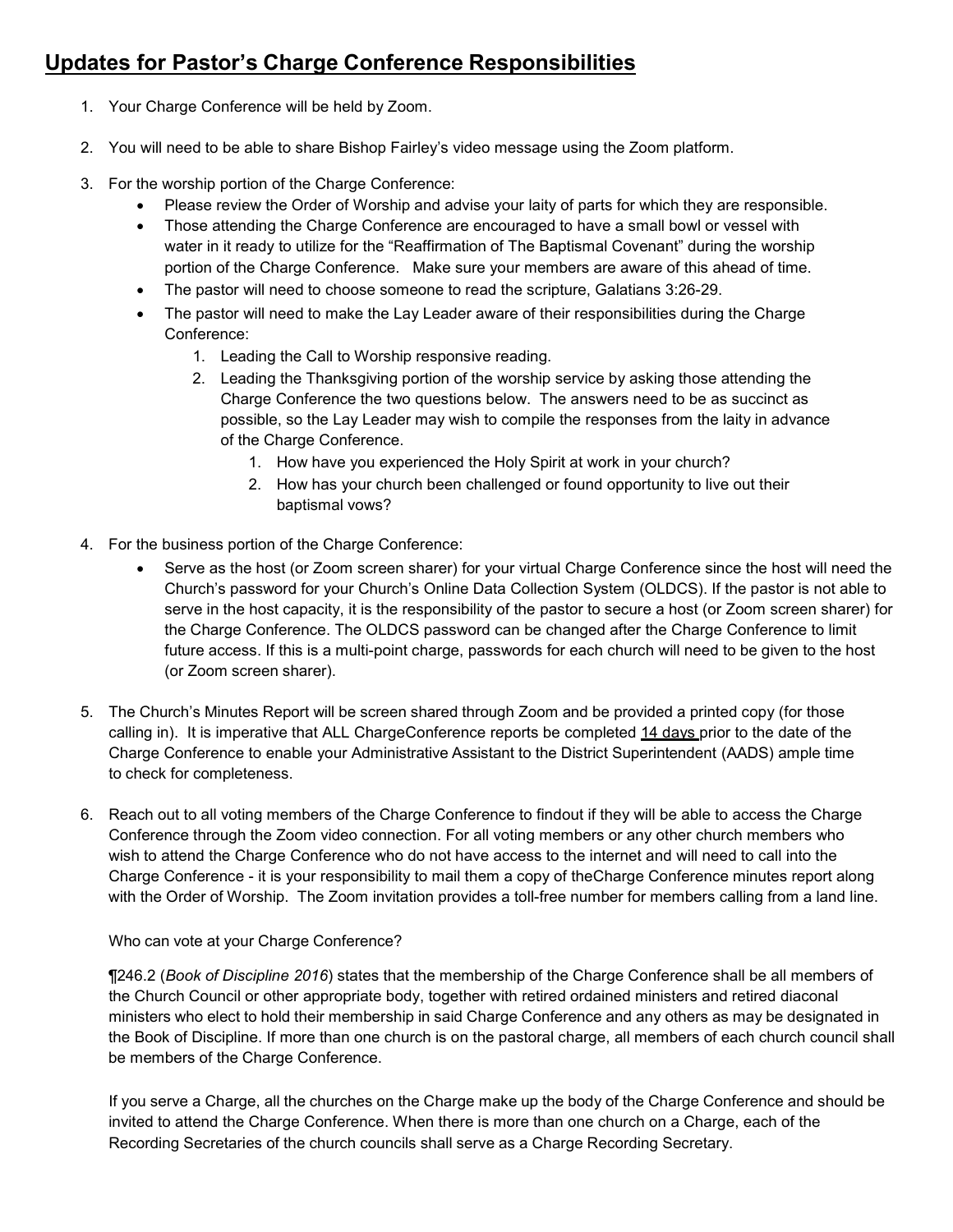- 7. You must make your AADS aware of any first time dCom candidates because they will require a vote at your Charge Conference. You will need to send a paper ballot to any voting members of the Charge Conference who will need to call into the Charge Conference. All other Charge Conference members will vote by using Zoom's Polling feature. The DS will open and close the Poll/Vote. Please remember the outcome of the vote needs to be recorded in the Minutes at the end of theCharge Conference.
- 8. It's imperative that you make your AADS aware of any other business that may need to be presented at the Charge Conference at least 14 days in advance of the date of the Charge Conference. Only items in the announcement of the Charge Conference, 14 days prior, will be considered as appropriate before the Charge Conference.
- 9. You will be sent the link for the Zoom meeting closer to the date of your Charge Conference. It is the Pastor's responsibility to share the link with the congregation. It is also the Pastor's responsibility to announce the Charge Conference at least 10 days prior to the scheduled Charge Conference date, and to advertise the date of Charge Conference in two ways for the church.
- 10. Make your Recording Secretary aware that they will be asked to write down the names of everyone who attends the Charge Conference, whether by Zoom or by telephone call into Zoom. The Recording Secretary will also be asked to take notes on any other business that is discussed during the Charge Conference and/or any corrections that need to be made to the Charge Conference Minutes report. Tell your Recording Secretary that they will need to remain on Zoom at the conclusion of the Charge Conference to record the names of all who attended the Charge Conference and to record any other business that needs to be entered into the Minutes report in the Online Data Collection System. Please share with your Recording Secretary the document entitled "Responsibilities of the Recording Secretary." It can be found on the Conference website, in the Charge Conference tab on the home page. It might help relieve any anxiety they may be experiencing from doing a virtual Charge Conference.
- 11. Should there be any errors found during the Charge Conference that necessitate the changing of the pastor's compensation figures, note this in the "Other Business" text box and the pastor will need to correct their Clergy Compensation Worksheet immediately following the Charge Conference. You will NOT be able to complete steps b & c in number 12 below, if there are changes that need to be made to the pastor's compensation. It will be the responsibility of the pastor to then finalize and submit the church Charge Conference reports in conjunction with the AADS the next day.
- 12. At the close of your Charge Conference, the Pastor, the Recording Secretary, the Host/Zoom screen sharer, and the District Superintendent will need to remain a few minutes after the dismissal of the Charge Conference members, to make sure the following steps are completed:
	- a. The Charge Conference attendees are properly entered into the "Attendance" box on the Minutes report. If there are any corrections or additions to the Minutes, it should be completed at this time and noted in the "Other Business" box.
	- b. Once all data has been entered, the Zoom screen sharer or Recording Secretary will need to click the "Form Complete" box and then click the red "Save" button….see below:



c. The Final step will be to go to the main page of the Charge Conference section of OLDCS for your church, or each of the churches in a multi-point Charge. Go to "Step Four" and click on the red "Finalize and Submit Your Charge Conference Reports" tab (for each of the churches on the charge).